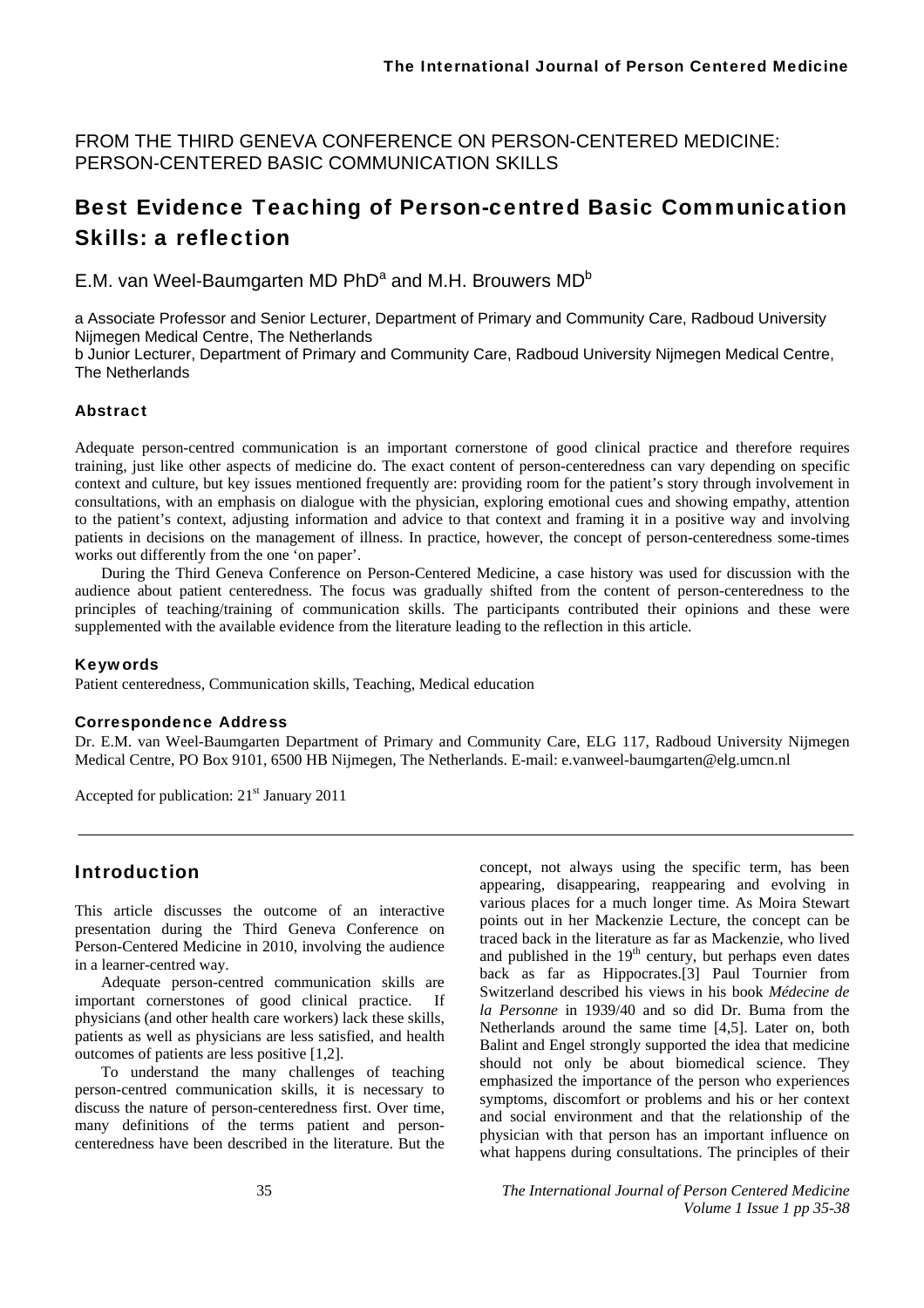models are still used in practice and in medical education [6,7].

There is growing evidence, with many individual studies and reviews, showing that patientoutcomes of person-centred consultations are better than those of doctor-centred consultations, although the evidence is not consistent (yet) [1,2,8-10].

### Person and patient-centeredness

In the context of medicine, the terms person and patientcenteredness are often used interchangeably. In this article, because of the quoted, relevant literature and the context of medical education, we will use the term patientcenteredness.

The definition and content of patient-centeredness vary, but key issues mentioned frequently are: providing room for the patient's story through involvement in and beyond consultations; stressing the importance that a patient is seen as a person; attention for context as well as the symptoms or problems of that person, taking into account social, psychological and biomedical factors; an emphasis on a dialogue between patient and health care provider; exploring emotional cues and showing empathy; adjusting information and advice to the person's context, and framing it in a positive way and involving patients in decisions on the management of their illness. However, the patient-physician relationship is not one-sided. Therefore, paying attention to the person of the doctor with an awareness of the influence of the doctor's personal qualities on the practice of medicine is also a component of patient-centeredness.

In their publication in *Social Science & Medicine* Epstein and associates discuss important factors influencing patient-centred communication [11]. Their figure (below) very clearly demonstrates why patientcenteredness varies by showing the interaction and overlap between the various factors and why always being patientcentred can be so difficult.





#### Examples

In the context of practice let us consider for instance, the typical case when there is a shortage of time or a large number of patients who all need to be seen urgently. What is person-centered care for the patient who gets most time and can elaborate on context issues might seem very person-centered for that individual, but is not for the next patient.

Another example which we discussed with the audience included consultations in which culture play a role. When the culture of the physician and patient do not match, and/or decisions have to be made and might be different from both cultural perspectives, problems are likely to arise.

Different cultural views on breaking bad news demonstrate the dilemma. In many Western countries with cultures emphasizing individual freedom and choice, full disclosure is common and described in guidelines as best

36 *The International Journal of Person Centered Medicine Volume 1 Issue 1 pp 35-38*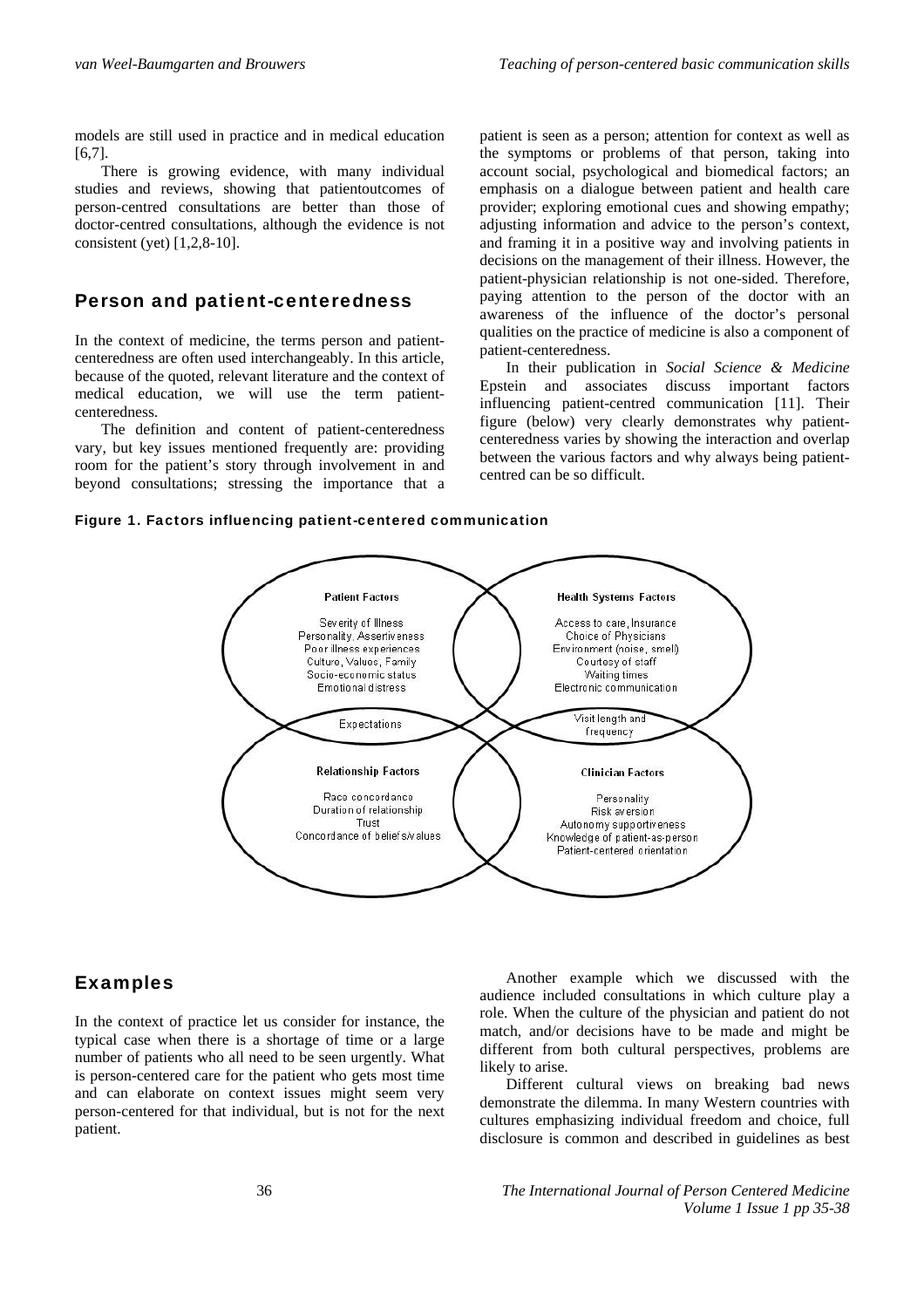practice [12,13]. Every patient should be fully informed about his or her condition. In some countries, for instance in the Netherlands, patients have to be fully informed, by Law. But this is certainly not seen as best practice all over the world. For example, in South East Asia, where the society is more collectivistic and the family plays an important role in important decisions and choices in life. Non-disclosure might be more appropriate in some circumstances and should be negotiated carefully [14]. It is even more complicated for a physician living in a Western culture, to treat a patient from a collectivistic culture. Even though a person has a 'right to know', and if there is a law dictating the amount of information, physicians will have to make a person-centered choice every time, minimizing potential harm for that person, but within the context and culture of that person, who has to continue living in that reality.

These examples show that reading and writing about the concept on paper is not the same as always being person-centered in the reality of everyday, busy practice, with so many competing demands. And teaching of patient-centeredness therefore faces even more challenges.

## Teaching of communication skills and educational methods

Even in less difficult circumstances and easier consultations, person-centred communication skills do not come naturally to all physicians. This has been an important reason for many medical schools to incorporated communication skills programs in their curricula in the past few decades. There is ample evidence that it is possible to teach and learn adequate (personcentered) communication skills to students, residents and practicing physicians and there is also evidence about what works best [15-19]. Methods using experiential learning seem best to transfer these skills. This means that a learner has the opportunity to experiment and practice him or herself (one to one). Using active small groups in a safe learning environment is also important. This can be realized in a number of ways, but key to success is that when learners practice they have to be observed and receive effective and focused feedback[20]. Use of Video/DVD or audio recording helps such feedback. As teaching methods, role play, simulated patients (SP's) and/or taping of consultations with real patients all have their advantages and can be used for observation and feedback and all these methods open up the opportunity to practice again after watching one self and/or receiving feedback from others [21].

Role play has the important advantage that learners can step into the role of patient as well as physician and in that way experience how it feels from 'both sides'. Even without giving feedback, this is an important and revealing experience. Practicing with simulated patients often feels

closer to the reality of clinical practice than role play, and they can be trained for their educational tasks and can be scheduled when needed. Lectures are not as effective in the learning of skills, although in combination with other methods, they do serve an important purpose. Even when transmitting knowledge, lectures are only effective if they are clear and well structured, interactive, used in combination with other teaching methods/discussions and relate to the learner's 'real life' problems and challenges. The difficulty with lectures is that the average attention span declines after 15-20 minutes, retention rate is low. It is only 5% - 10% for reading, but increases to 50 % for group discussions, which can be incorporated in lectures, but seldom are. It is also not possible to address individual needs of learners in a lecture and adjust the content to these needs, something that is very necessary with regard to person-centered communication skills [15,22,23].

## Challenges

Clinical practice requires physicians who are clinically competent. This means they should be able to integrate knowledge, (person-centered) communication skills and other medical technical skills (physical examination and other procedures), but they should also have adequate problem-solving skills to integrate diagnostics and management as well. This poses medical curricula with a considerable challenge, because it would be best if curricula would take all the aspects influencing personcentred communication skills and all said above into account. Unfortunately, even though the subject gets attention, many curricula have isolated communication skills programmes. Communications skills and patient centeredness are taught and practised in separate courses and without integrating other aspects like medical knowledge and other skills in that same course and without alternating training with clinical practice.

It would be advisable for medical schools to develop and incorporate communication teaching throughout entire curricula rather than in separate courses. Indeed, reflection, deepening and broadening of patient-centred skills should have an important role throughout the *entire* curriculum. A communication curriculum should thus not be offered in isolation but integrated with basic medical education and communication skills. And it must, using the variety of patient populations and settings, pay full attention to culture. This does mean that feedback and reinforcement have to be given throughout the whole period of training and not just at the start of a curriculum before going into practice, as is now often the case.

In addition to training, the assessment of personcentred communication skills should be an integral part of every medical curriculum. As Silverman pointed out again during the European Association for Communication in Healthcare (EACH) conference in Oslo in 2008, assessment drives learning and assessment of

37 *The International Journal of Person Centered Medicine Volume 1 Issue 1 pp 35-38*